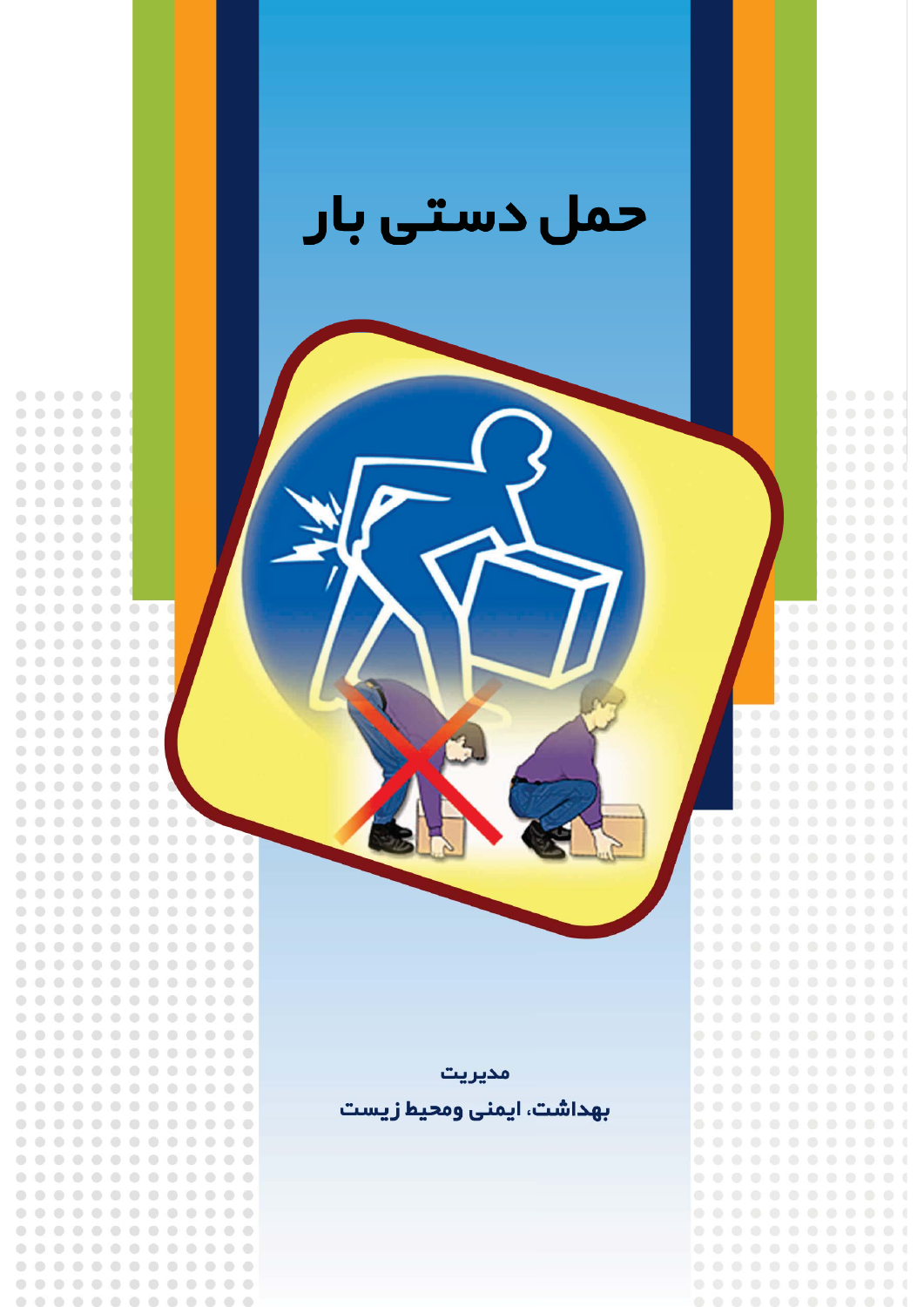به نام خدا

حمل دستي بار

 **1389**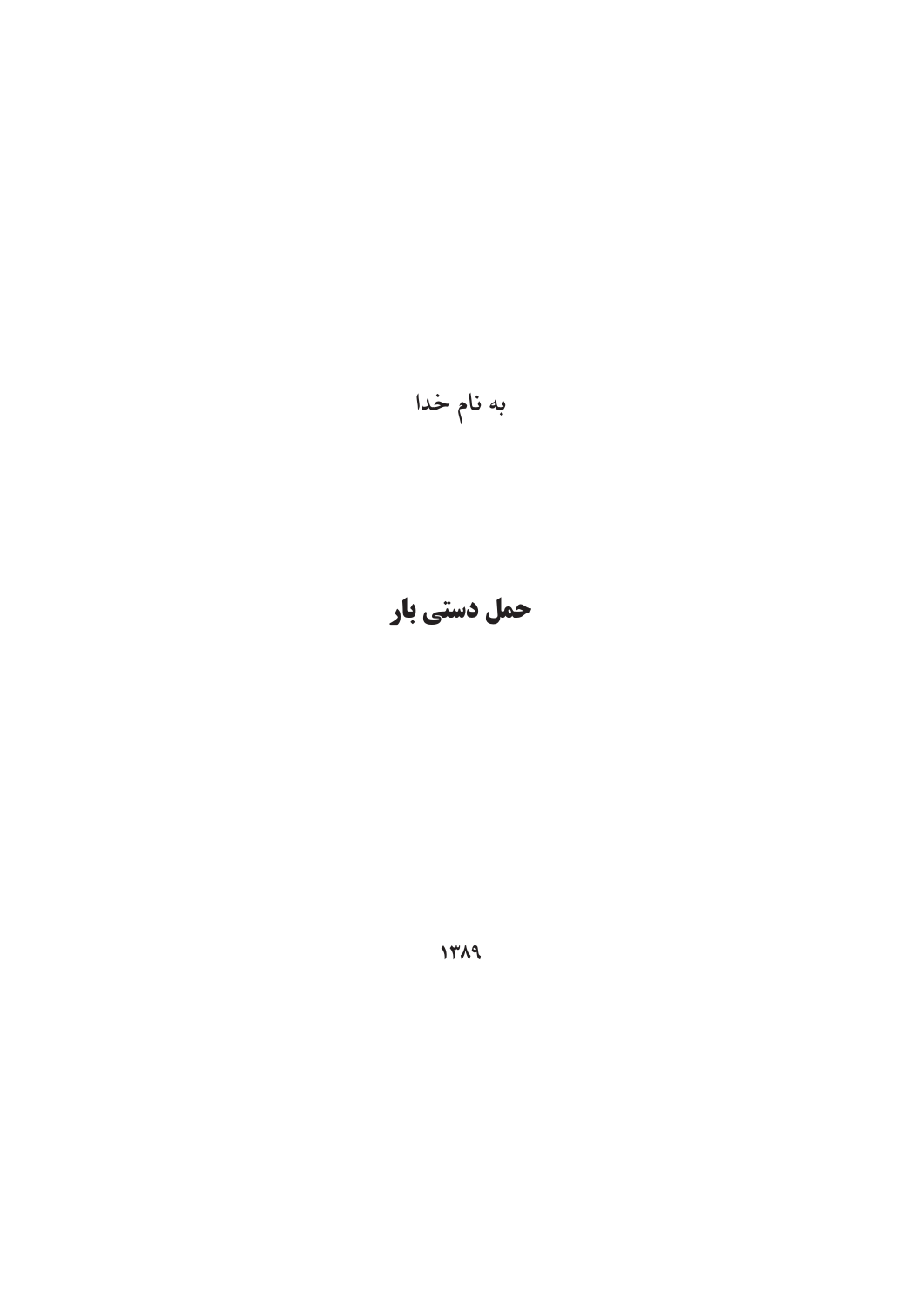تهران: خیابان طالقانی – شماره ۳۷۸ تلفن ۶۶۴۹۱۳۱۱ مدیریت بهداشت، ایمنی و محیط <u>زيست</u> **عنوان:** حمل دستی بار **تهیه کننده:** مدیریت بهداشت، ایمنی و محیط زیست **ناشر:** انتشارات روابط عمومی شرکت ملی پالایش و پخش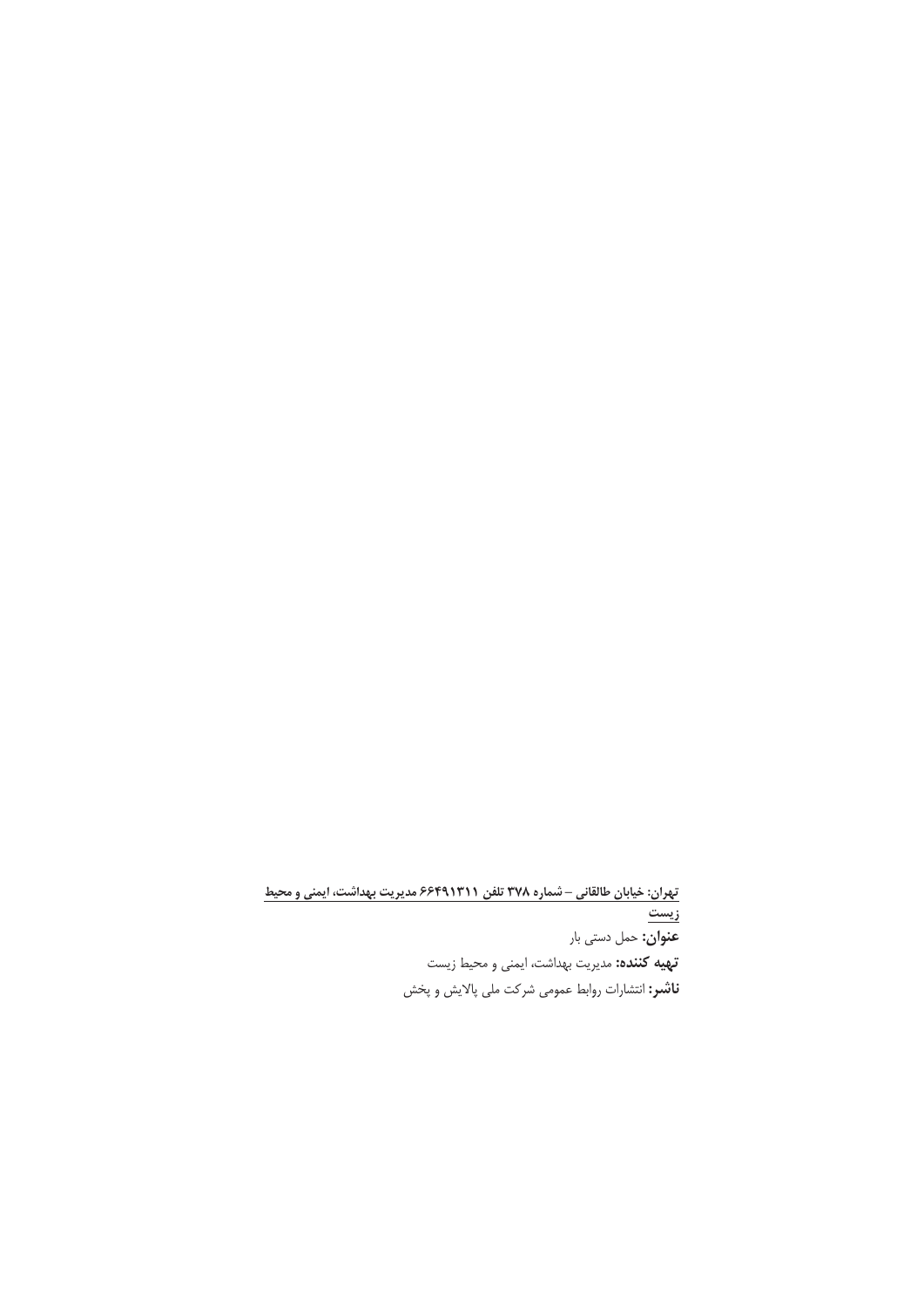**نوبت چاپ:** اول — ۱۳۸۹ **شمار گان:** ۱۰۰۰ نسخه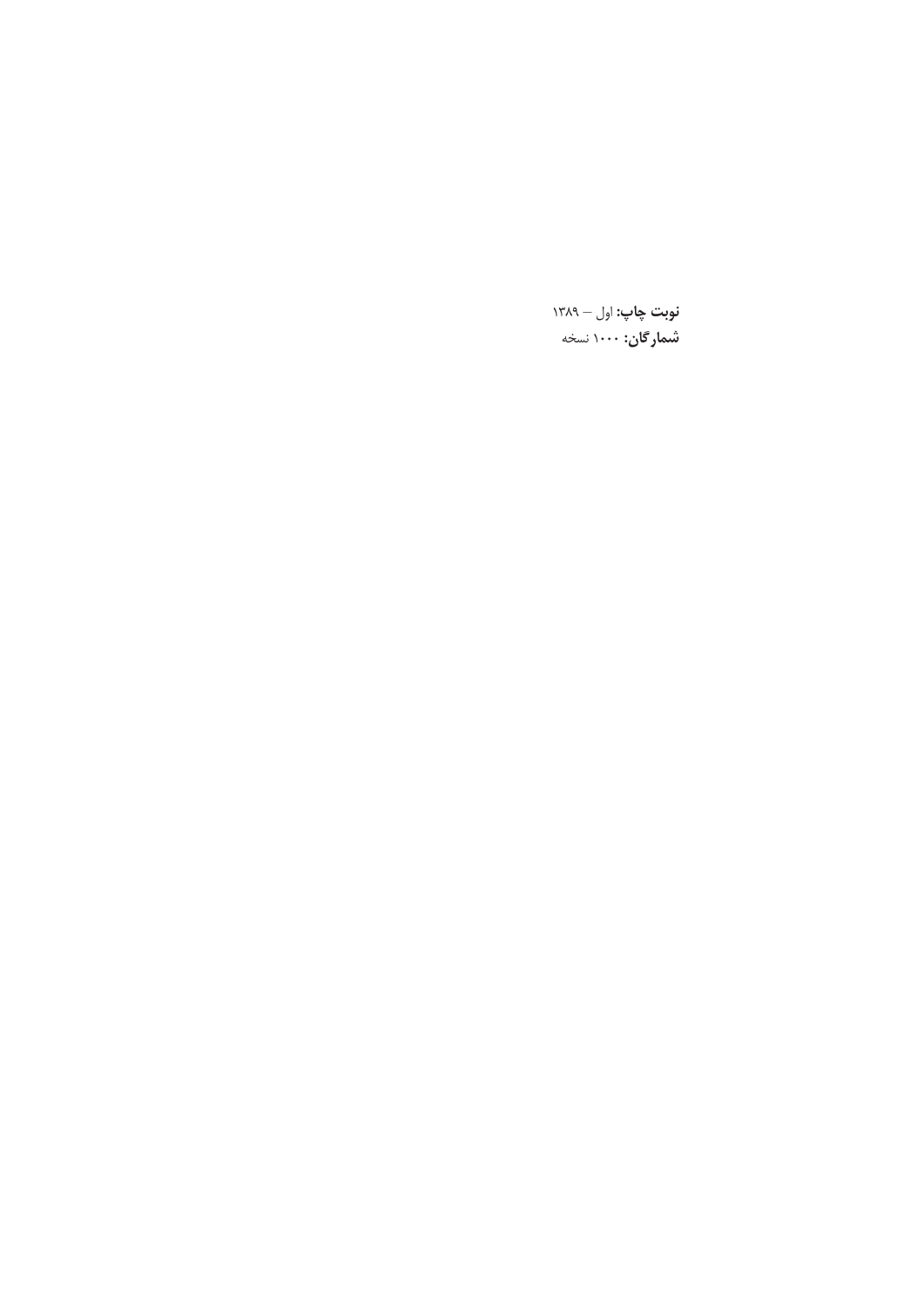# فهرست عناوين

| وضعیت بدن به هنگام بلند کردن بار سسسسسسسسسسسسسسسسسس ٧ |
|-------------------------------------------------------|
|                                                       |
|                                                       |
|                                                       |
|                                                       |
|                                                       |
| استفاده از سطوح منتقل کننده به جای حمل دستی بار  ١٣   |
|                                                       |
|                                                       |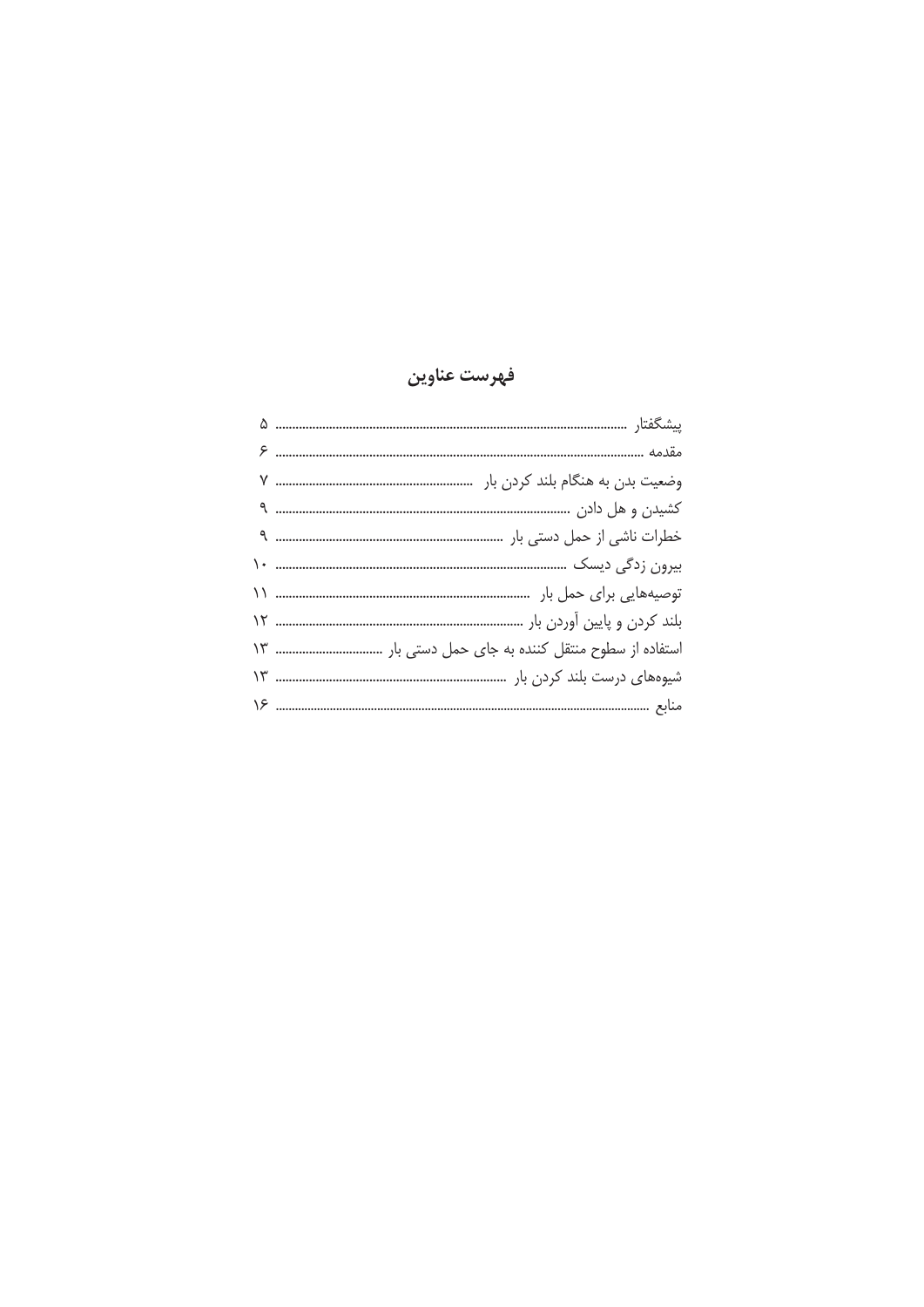سفيد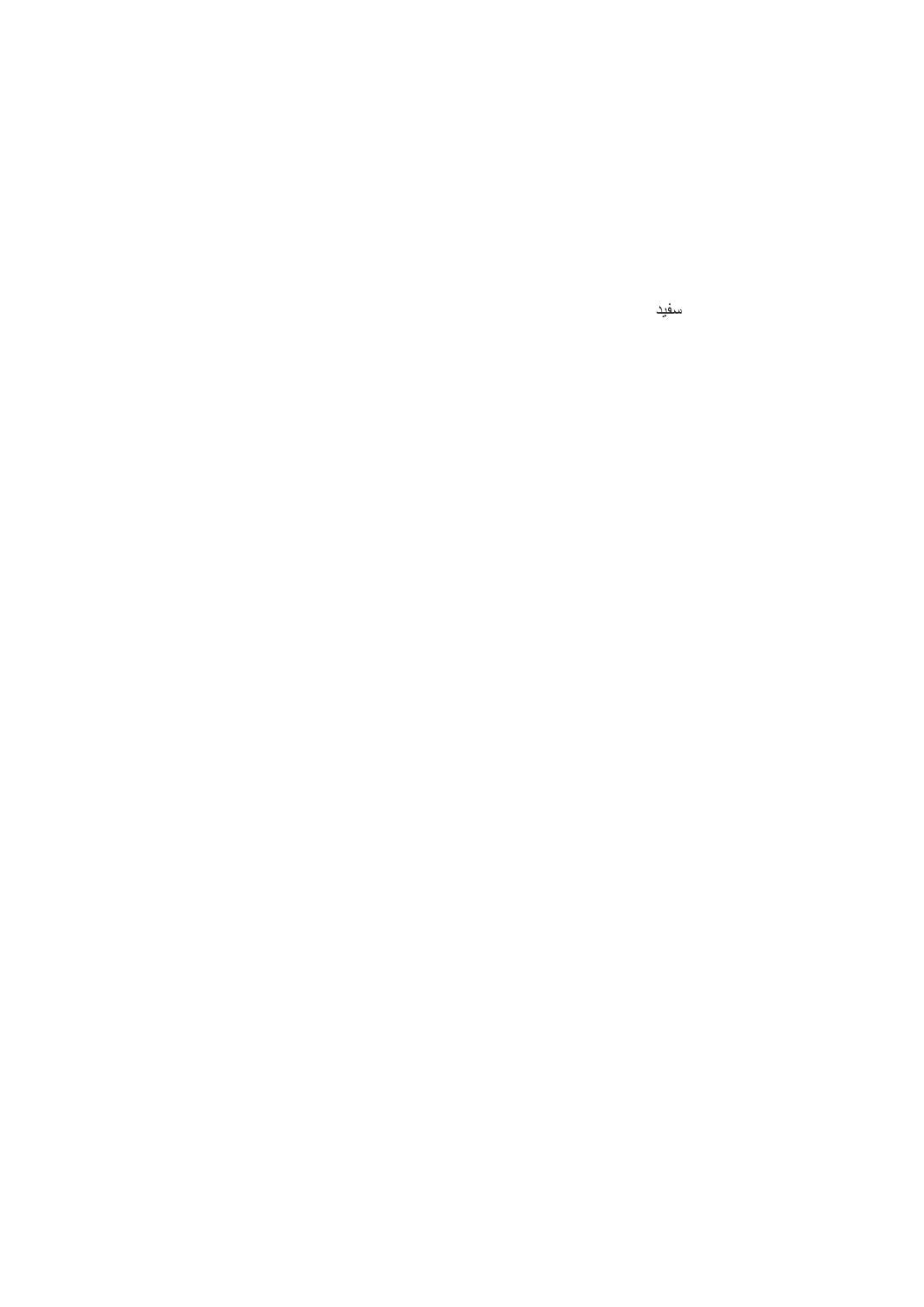### پیشگفتار

٢۵ درصد از كل آسيب ديدگى هاى صنعتى در نتيجه جابهجايى دستى مواد، رخ میدهند. در آمریکا سالانه ۱۲ میلیون روز کاری بر اثر این آسیب دیدگیها از بین میرود و بیش از یک میلیارد دلار غرامت پرداخت میشود .

بدیهی است که انجام فعالیتهای بدنی حتی اگر در محیطی اتفاق افتدکه هیچ گونه عوامل مخاطرهآمیزی وجود نداشته باشد، ممکن است به خودی خود مشکل آفرین باشد. با توجه به ضرورت حفظ و صیانت از نیروی کار و افزایش بهرهوری آن، لازم است شیوههای صحیح فعالیت بدنی در محیط کار آموزش داده شود.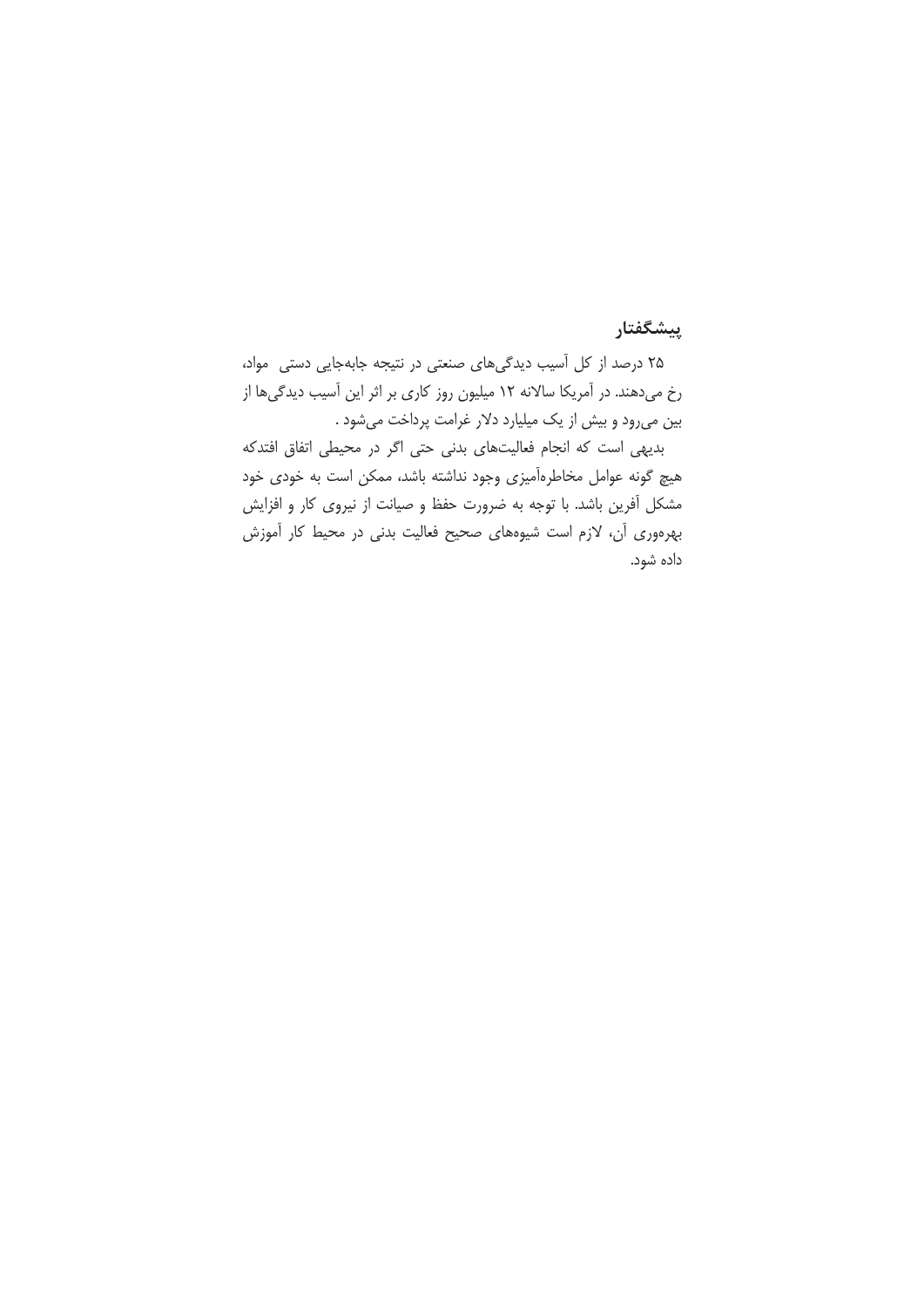#### مقدمه

روزانه در مشاغل مختلف صنعتی و غیرصنعتی و حتی زندگی روزمره، قطعات گوناگونی جابهجا، کشیده یا برداشته میشود و یا به روش حمل دستی جابهجا می شود. بدیهی است بستههایی که جابهجا می شوند ممکن است کوچک یا بزرگ، دارای شکل و فرم ثابت یا نرم بوده، بدون دستگیره و یا دارای دستگیرههای مناسب باشند، لبههای نرم، تیز یا برنده داشته باشند.

البته جابهجایی و حمل بارهای کوچک و سبک نیز می تواند باعث ایجاد صدمه شود زيرا خم كردن بدن، حركات بدنى هنگام حمل بار، وارد كردن نيرو، استفاده از انگشتان، بازوان، یاها و تنه در انجام چنین اموری اتفاق خواهد افتاد، از این رو حمل بارهای سنگین می تواند استرس های بیشتری را ایجاد کند. وارد كردن نيرو در حمل دستى بار باعث فشار بر مچ و دستها، آرنج، شانه، تنه و به ویژه پاها و ناحیه کمر میشود. آمار نشان میدهد ۲۵ تا ۳۰ در صد کل صدمات صنعتی و بیش از ۲۲۰۰۰ ضایعات پشت و کمر، ناشی از صدمات حمل بار است. در حمل بار، مسیر و دامنه وارد کردن نیرو متغیر بوده و به وضعیت بدن

هنگام بلندکردن بار، موقعیت قرارگیری بار و راستای اعمال نیرو بستگی دارد. از دیدگاه بیومکانیک و فیزیولوژی کار، ناحیه کمر و دیسکهای بین مهرهای از اولین سطوحی هستند که در حمل دستی بار تأثیر می پذیرند.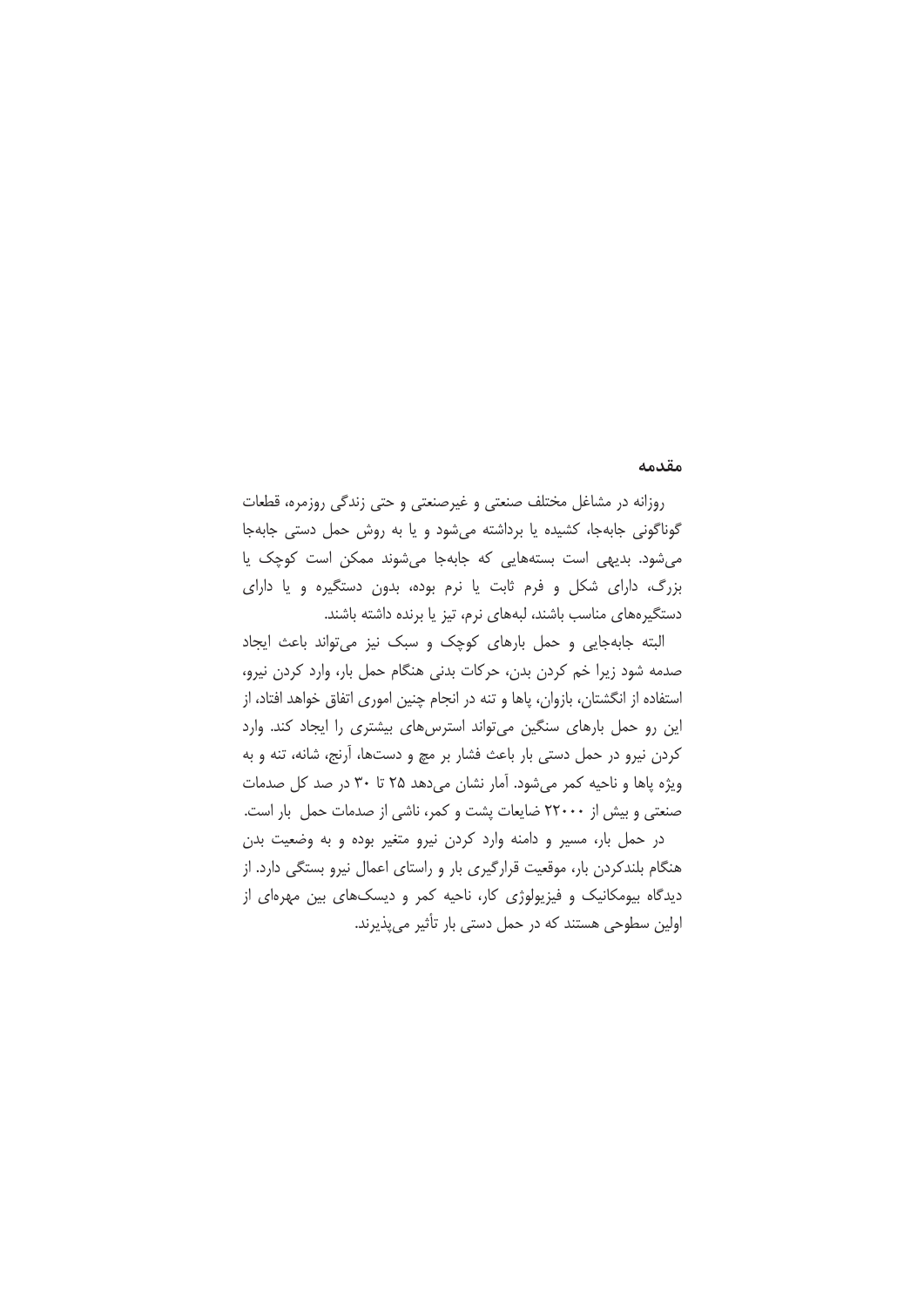### ۸ / حمل دستی بار

## وضعیت بدن به هنگام بلند کردن بار

از عوامل مهم در بلند کردن بار، روش برداشتن جسم و چگونگی بلند کردن بار است كه روشهاى مختلف آن عبارتند از:

**۱** – **وضعیت استوپ:** حالتی است که نیروی وارد شده برای بلند کردن بار، از طرف عضلات پشت تأمین می شود، در این حالت زانوها خم نمی شوند و فشار زیادی به ناحیه ستون فقرات وارد می آید.

**٢**– **وضعيت اسكات:** حالتى است كه براى بلندكردن جسم، عضلات پاها بیشترین سهم را در فعالیت دارند. به بیان دیگردر این وضعیت زانوها خمیده و پشت، کشیده و راست میشود. از این رو نیروهای وارد شده بر دیسکهای بین مهرهای نسبت به حالت استوپ بسیار کمتر خواهد بود.

**٣**– **وضعيت أزاد:** حالتي بينابيني يا نيمه اسكات است كه فرد با شرايطي دلخواه جسم را برمیدارد. در اکثر موارد، این حالت وضعیت مناسبی تلقی می شود.

از دیدگاه بیومکانیک، استرس های اعمال شده بر بدن در وضعیت اسکات كمتر از وضعيت استوب است. اما در وضعيت استوب ميزان مصرف انرژى متابولیکی کمتر از حالت اسکات است. ضمناً در وضعیت نیمه اسکات خستگی ايجاد شده در بدن نسبت به دو حالت ديگر كمتر است.

از آنجا که یکی از اهداف کنترل شرایط کار به هنگام بلندکردن اجسام، کاهش نیروهای فشار وارد شده بر دیسکهای بین مهرهای است، از این رو وضعیت اسکات، حالتی مناسب محسوب می شود. این روش در مقابل روش استوپ قرار دارد، یعنی حالتی که دیسکهای بین مهرهای در معرض ریسک بالایی قرار خواهند گرفت. معمول ترین شکل بلندکردن بار در صنایع، روش اسکات و بلندکردن بار در فاصله بین زانوها است، اما در مورد جابهجایی بستههای حجیم، چون نمی توان بار را به خوبی در حد فاصل زانوها نگه داشت،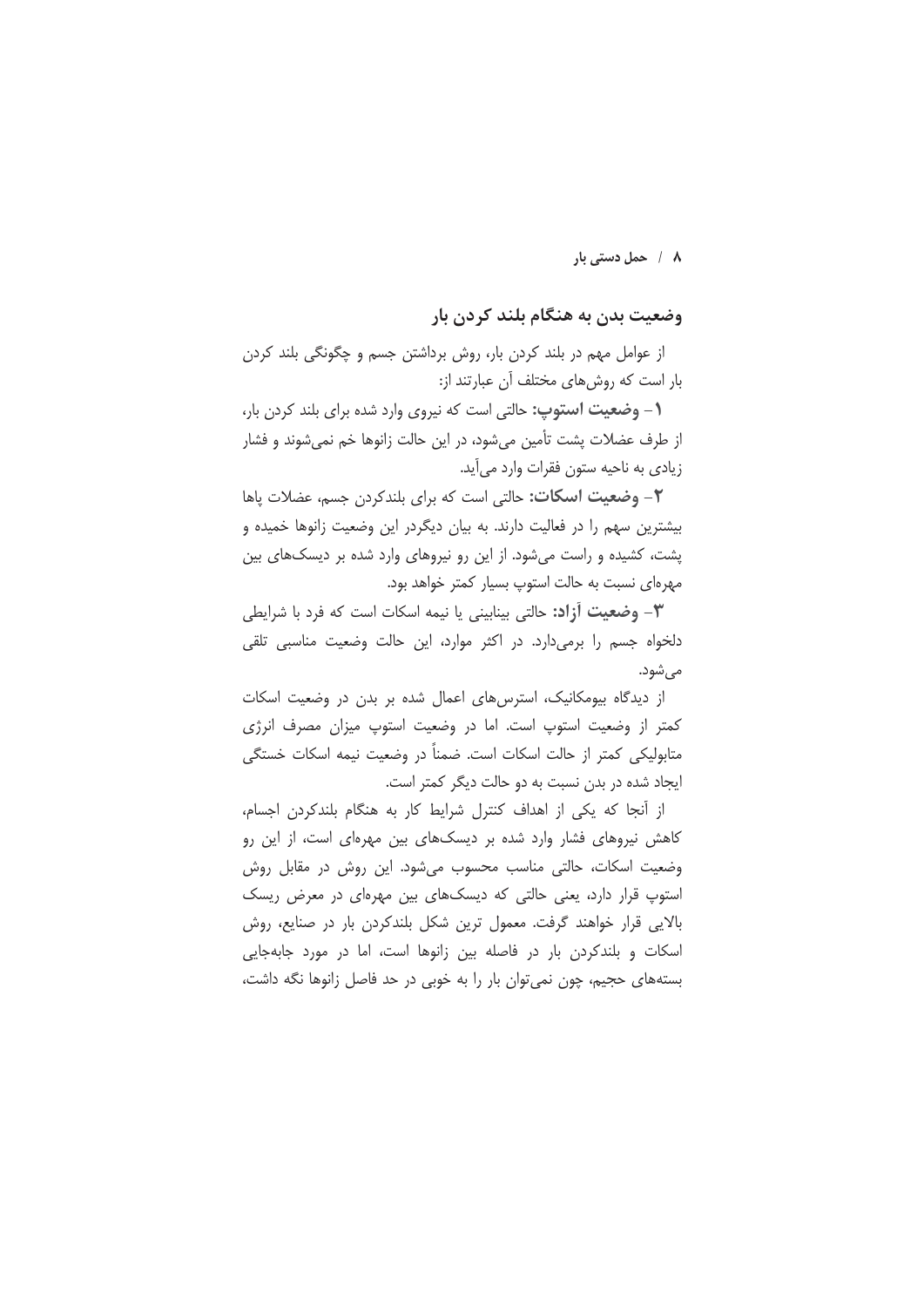این وضعیت عملی نیست. اگربار این گونه برداشته شود فشار زیادی بر اندامهای فرد وارد میآید. در چنین مواردی به علت زیاد بودن فاصله بین مرکز جرم بدن و جسم، نیروی زیادی بر دیسکهای بین مهرمای وارد می شود.

در حالت اسکات، فرد مجبور است علاوه بر بلندکردن جسم، وزن خویش را هم به بالا حرکت دهد، از این رو بسیاری از افراد قادر نیستند بار را بدین روش بلند کنند، در چنین شرایطی اگرچه از وارد آمدن فشار زیاد به مهرههای کمر جلوگیری می شود اما بر بخش های دیگر بدن از جمله سیستم استخوانی ـ عضلانی اندام تحتانی، فشار زیادی وارد میشود.

با توجه به آنچه مطرح شد و لزوم کنترل نیروهای وارد شده بر ستون فقرات و محاسبات یاد شده، «وضعیت آزاد» بهترین روش است، به این نکته مهم باید توجه داشت که با وجود این که بلندکردن بار در حالت اسکات، حالت ایمن فرض می شود، اما در شرایط صنعتی و در مواردی که حمل بار به عنوان یک شغل تکراری ( و نه اتفاقی ) برای کارگر تعریف شده باشد، به هیچ وجه نمی توان سیستم حمل دستی بار را به شکل اسکات طراحی کرد، چرا که پس از چند مرتبه نشستن و برخاستن، خستگی شدید عضلات یا بروز کرده و فرد قادر به ادامه فعالیت نخواهد بود.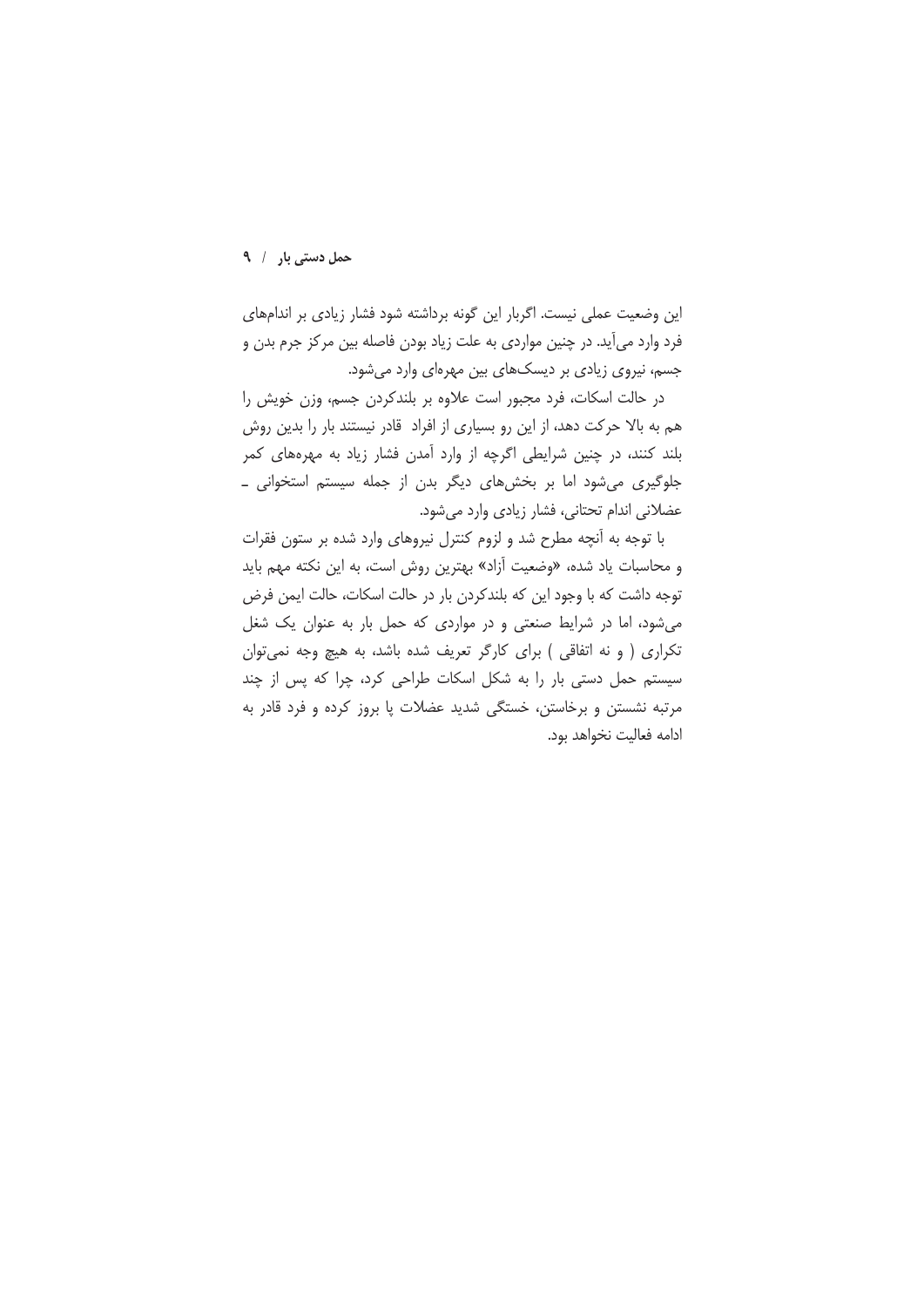١٠ / حمل دستي بار



# کشیدن و هل دادن بار

چنانچه بار سنگین بوده در ارتفاع مطلوبی واقع شده باشد اما در دست گرفتن آن چندان ساده نباشد، کشیدن و هل دادن، بر بلندکردن بار اولویت دارد. با طراحی ارگونومیک ایستگاههای کار و انجام تمرینات حرفه ای میتوان از خم شدن و بلندکردن بار با پاهای کشیده و ستون مهرههای خمیده و چرخش ستون مهرهها پرهيز كرد.

# خطرات ناشی از حمل دستی بار

مهمترین مشکلات مربوط به پشت و کمر در محیطهای کاری، از موارد زیر ناشي مي شود: ـ حمل بار با وزن بیش از حد ۔ حمل غیر اصولی بار ۔ وضعیت کار نامناسب اندامهای در معرض خطر: تمامی بخشهای بدن در حمل دستی بار متأثر می شوند اما مهم ترین آنها عبارتند از: ● کمر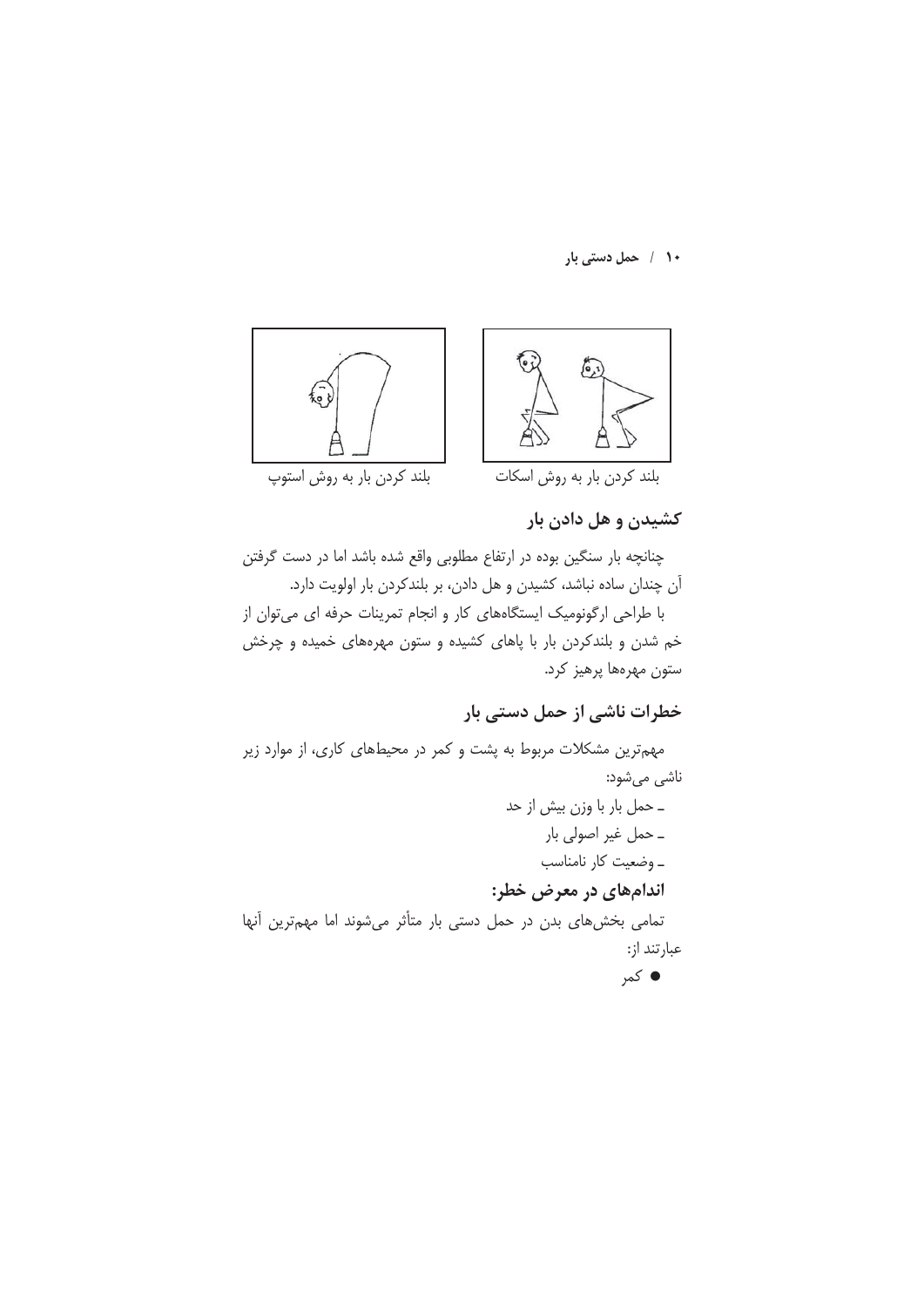- شانهها
- بازوها
- دستھا

حمل ونقل و بلند کردن دستی بار، یکی از علتهای اصلی کمر دردهای ناشی از کار است.بلند کردن بار و خم شدن، علت یک سوم آسیبهای کمری است. مسئله اساسی در بلند کردن بار این است که نیروی ناشی از بار بلند شده، در ستون مهرهها ۱۰ برابر می شود.

اسیب کمر در صورتی رخ میدهد که بار بسیار سنگین یا بزرگ باشد یا غیر قابل مهار بوده و در دست گرفتن آن دشوار باشد.

خطرناکترین حرکت هنگام بلند کردن بار، *پیچش و چرخشی* است که در پی خم شدن صورت می¢یرد. ترکیب خم شدن و پیچش/چرخش، نیروی گشتاور بزرگی را به ستون فقرات وارد می کند و احتمال بروز آسیبهای کمری را افزایش میدهد. در صورتی که وقوع این حالتها اجتنابناپذیر باشد باید وزن بار كاهش يابد. مثلاً براي خم شدن ٩٠ درجه، وزن شيء بايد تا ۵۰ در صد و برای چرخش ۹۰ درجه وزن آن باید به میزان ۲۰ درصد کاهش پابد.

**بیرونزدگی دیسک:** این یک واژه اشتباه است و در اصطلاح عوام چنین تعبیر می شود که دیسک مثل یک بسته است و از بین مهرهها بیرون می زند.

بیرون;دگی دیسک به مفهوم برآمدگی دیسک به علت افزایش فشار (خم شدن) و یا حتی ترک برداشتن لایه غضروفی است که باعث بیرون زدگی قسمت مرکزی دیسک میشود. این آسیب میتواند به صورت مکانیکی یا در اثر تحریک و تاثیر مواد شیمیایی ایجاد شود.

متناسب با میزان آسیب به دیسک، حالات مختلفی مانند درد، کرخی، سوزن سوزن شدن و ضعف در ناحیه پشت، باسن، کشاله ران و یاها عارض می شود.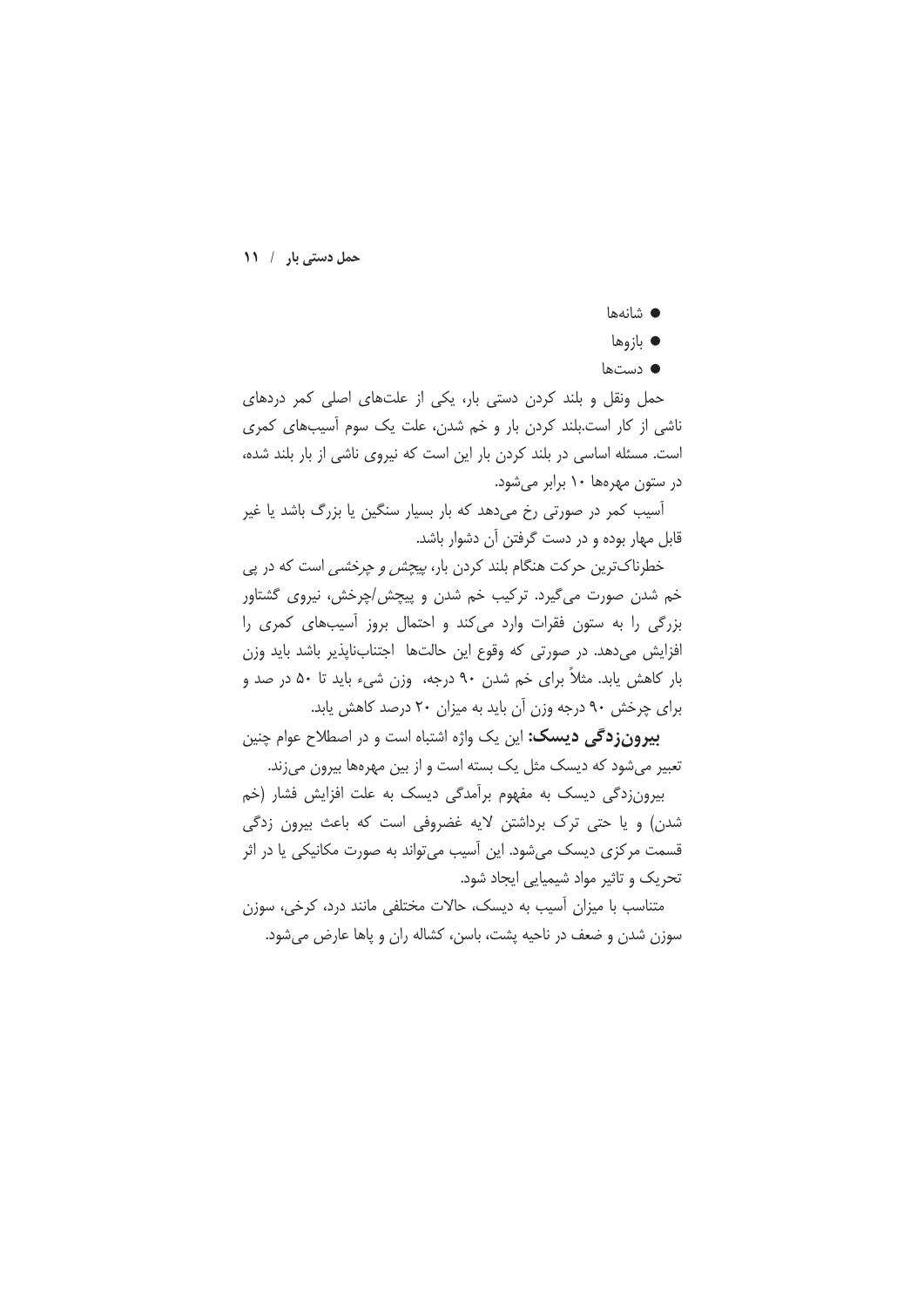١٢ / حمل دستي بار

## توصيههايي دربارة حمل بار

ـ برای حمل بار از وسایل مکانیکی مثل کانوایرها یا تراکهای دستی استفاده كنىد. ـ بهتر است بارها را به جاى بلندكردن هل دهيد (از كشيدن بهتر است) ـ بارهای بیش از ۱۷ کیلو گرم را به تنهایی حمل نکنید. ـ برای بلند کردن بار آن را ارزیابی کنید.چنانچه خارج از توان شماست، اصلا سعی در بلند کردن آن نکنید. ۔ برای کمر از یاها برای بلند کردن بار استفاده کنید. ـ نخست شکل بار، محل های دستگیری و فاصله حمل را ارزیابی کنید. ـ برای بلند کردن بار به آن نزدیک شده و یک یا را به جلو بگذارید. ـ زانو را خم کرده و در کنار بار بنشینید. ـ سر به سمت افق و چانه بايد به سمت داخل باشد. ـ همزمان با برخاستن، بار را از زمین بلند کنید. از کمر استفاده نکنید. ـ از هر دو دست برای حمل بار استفاده کنید. ـ بار را تا حد امکان به بدن نزدیک کنید. ـ از پیچشها و حرکتهای ناگهانی در هنگام حمل بار به شدت بپر هیزید. ـ هنگام زمین گذاشتن بار، مراحل فوق را بر عکس طی کنید. ـ تعداد فعالیتهایی را که مستلزم بلند کردن بار به صورت دستی است، محدود كنيد. - بهترین شرایط را برای بلند کردن بار پدید آورید. ـ وزن بار همیشه باید کمتر از ۲۳ کیلوگرم باشد. \_ برای بلند کردن بار، محیط را مساعد کنید. ـ بار باید دارای دستههای مناسب باشد. ۔ بار باید شکل مناسبی داشته باشد.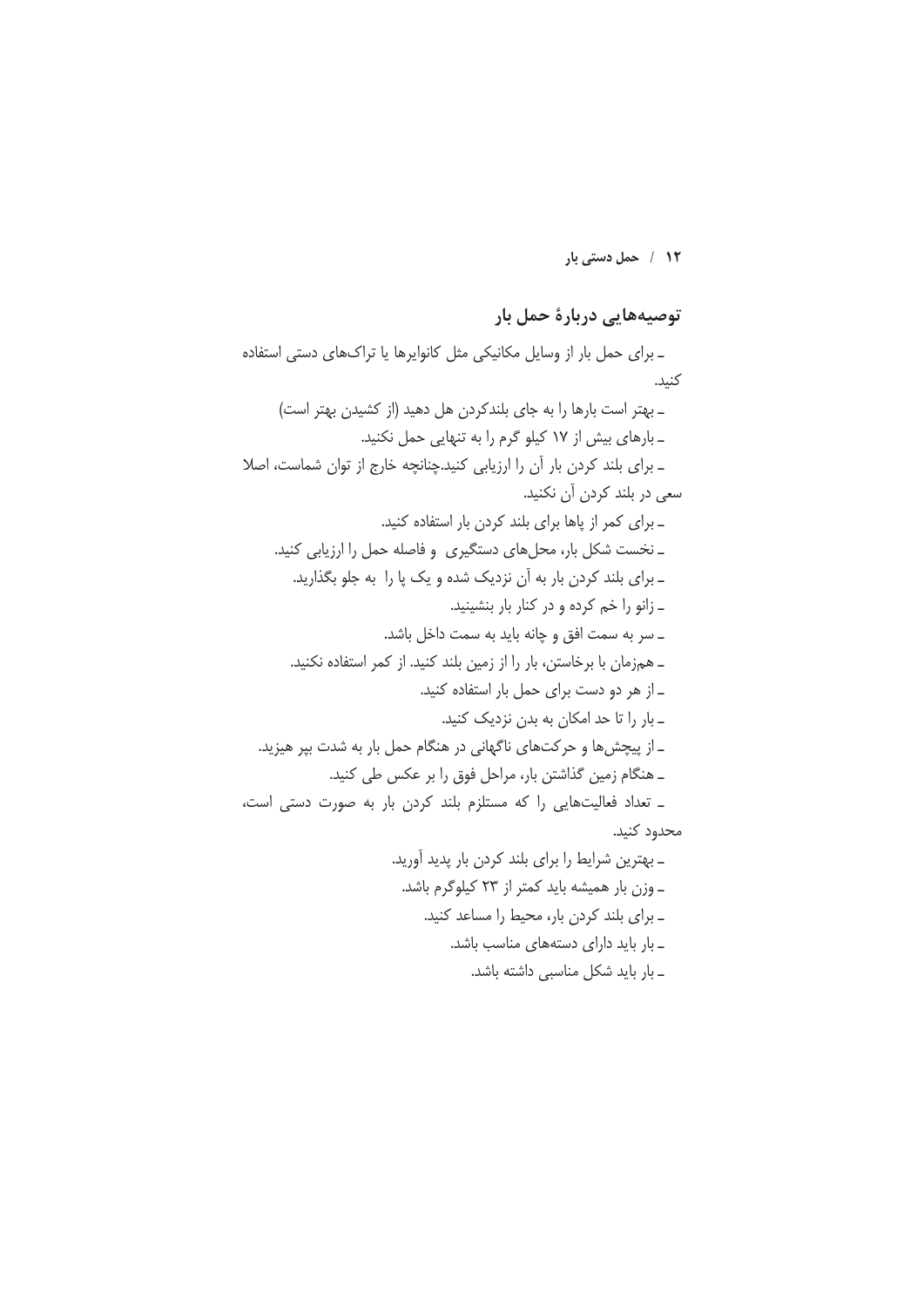ـ فنون صحيح بلند كردن بار را به كار بريد. ۔ بار را محدود کنید. ۔ از حمل بارهای بلند خودداری کنید.

بلند کردن و پایین آوردن بار

به طور کلی مشاغلی که در آنها فعالیتهای بلندکردن بار انجام می گیرد، مشاغلی هستند که از نظر طراحی، نامناسب و ضعیف تلقی میشوند. در هر حال حمل و جابهجایی بار در سطوح مختلف و بلندکردن بار در کارگاهها یا کارخانهها باید با استتفاده از تجهیزات مناسب، تسهیل شوند.

● اگر حمل دستی بار اجتناب ناپذیر باشد، باید تا حدامکان بار در مقابل و نزدیک تنه قرار گیرد و در فاصله بین لگن خاصره و سینه حمل شود.

● اگر لازم باشد که بار از روی زمین برداشته شده یا به روی زمین انتقال داده شود، باید آن را تا حد امکان در فاصله بین یاها قرار داد و حرکات اصلی و فعالیت عضلات از طریق یاها انجام بگیرد نه از طرف عضلات پشت و کمر (يعني بايد با خم كردن زانوها و كشيده نگه داشتن ستون مهرهها، بار را برداشت)

● از بلند کردن و پایین آوردن بارها در مقابل زانوها باید پرهیز کرد. زیرا با وجود چنین شرایطی، تنه به جلو خم می شود. بنابراین کمر تحت تأثیر نیروهای خارجي زيادي قرار گرفته و آسيب مي پذيرد.

● برای بلندکردن بار در مقابل تنه و بین پاها، باید ابعاد آن مناسب باشد و راحت و ایمن در دست قرار بگیرند. از این رو، طراحی ارگونومیک دستگیرهها بسیار مهم است. بدیهی است هر چه فعالیتهای دستی بلندکردن بار کمتر اتفاق بیفتد، استرس ها و خستگی های عضلانی کمتر بروز می کند.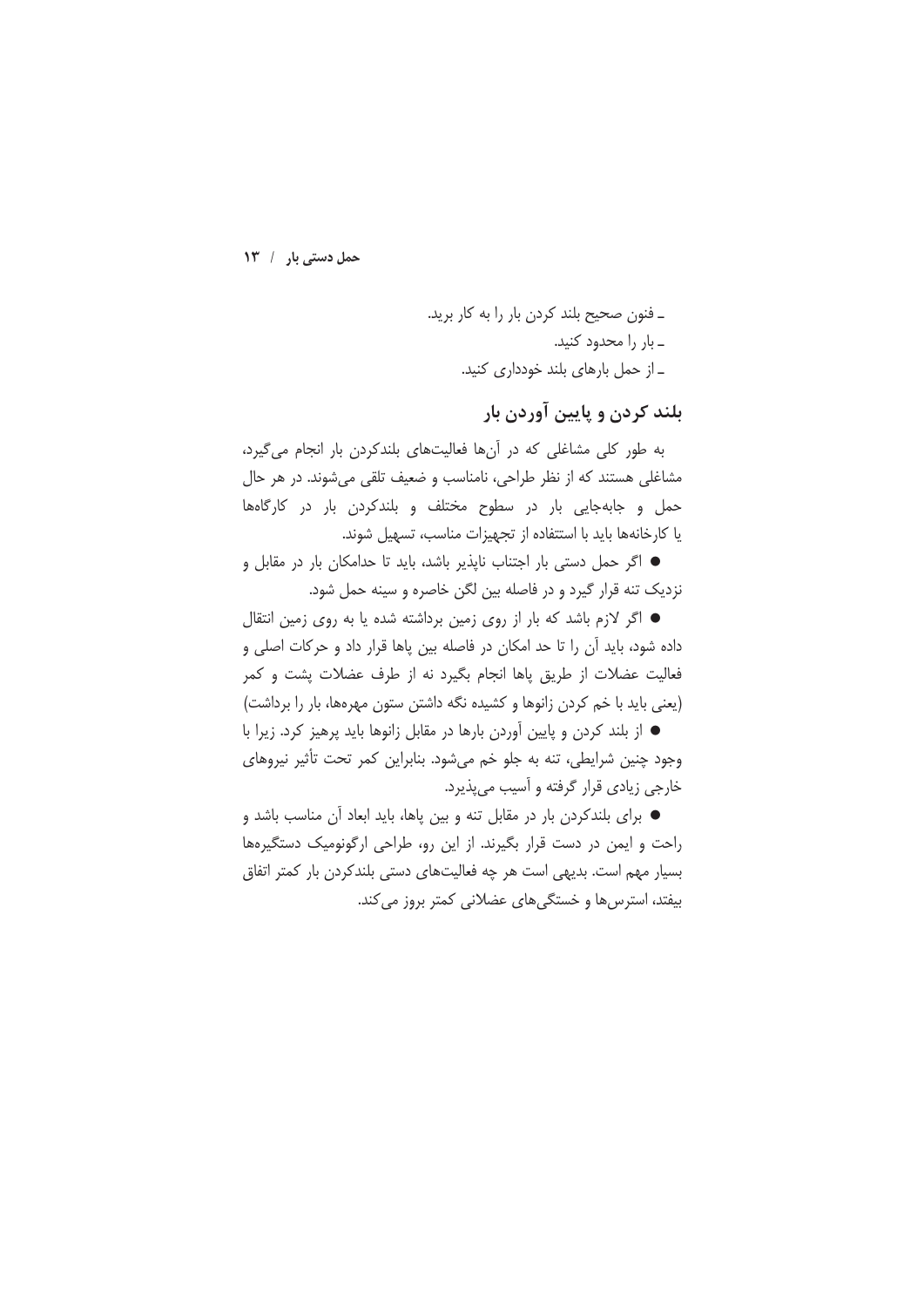#### ۱۴ / حمل دستی بار

# استفاده از سطوح منتقل کننده به جای حمل دستی بار

● از استوانهها و نوارهای انتقال دهنده به جای نیروی عضلانی میتوان استفاده کرد. مثلاً با یک گاری مسطح یا نوار نقاله (در انواع مختلف) که تجهیزات بسیار سادهای محسوب می شوند می توان حمل بار را آسان و سریع کرد.

● برای جابهجایی بار در سطوح و سکوهای غیرهم سطح می توان از بالابرها استفاده کرد.

### شیوههای درست بلند کردن بار



الف) چمباتمه زدن هنگام بلند کردن بار.زاویه زانوی پای جلو تقریباً ۹۰ درجه است، دستها در نزدیک بدن قرار میگیرند و کمر راست و مستقیم است. پیش از بلند كردن بار، چانه بالا نگه داشته مى شود. اين کار موجب میشود که هنگام بلند کردن، بار بیشتر راست شود. پس از بلند کردن بار، فرد، با استفاده از حرکت ناشی از وزن بدن خود، به سرعت آماده حركت در جهت افقى است.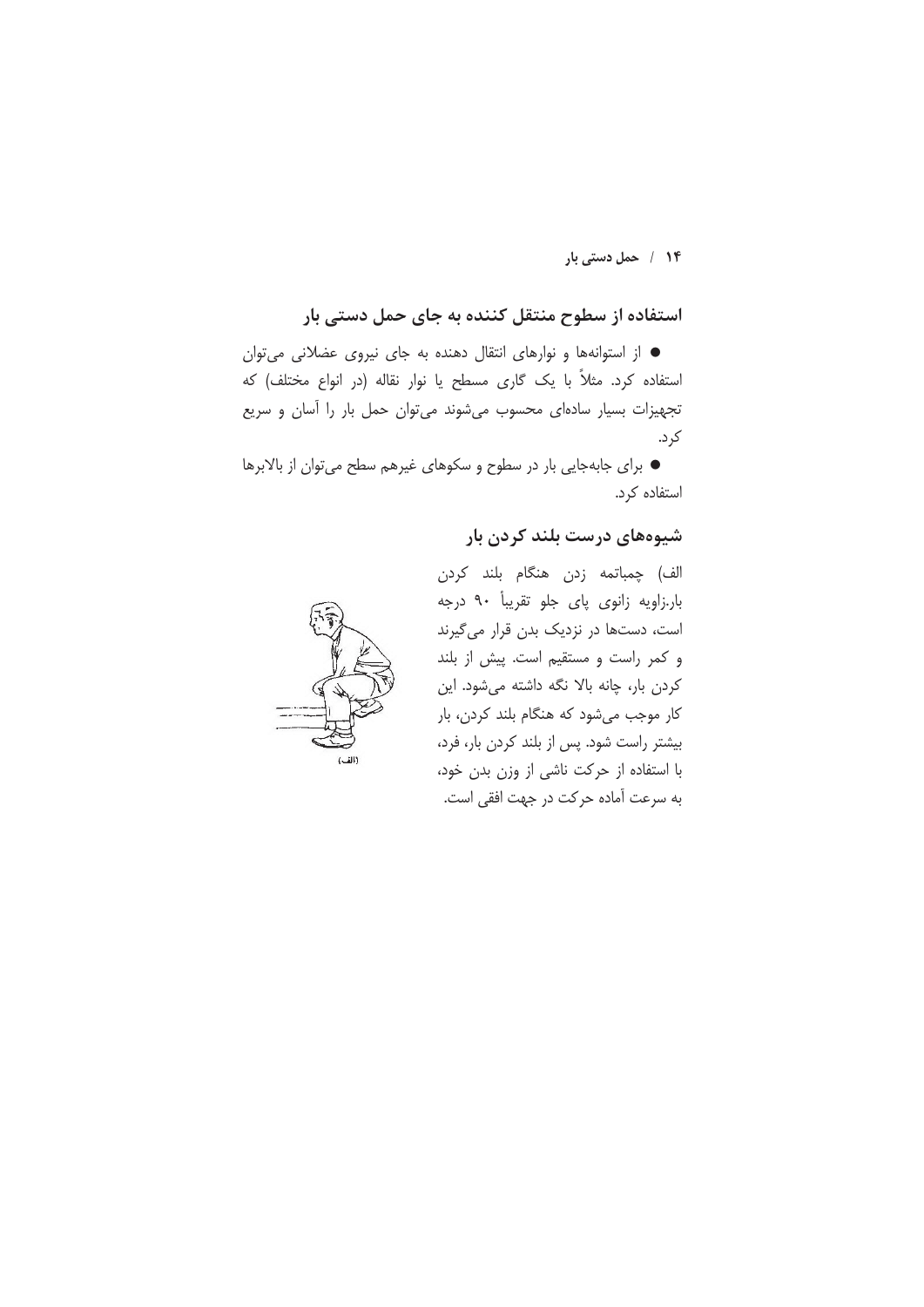

ب) بار را باید با دستها و بازوهای راست و كشيده، حمل كرد. اين حالت، باعث كاهش تنش وارده بر ماهیچههای بازو و شانه مىشود.

پ) دسته و بازوها، هنگام بلند کردن بار باید در حالت راست و کشیده حفظ شوند. برای آمادگی حرکت رو به جلو، پاها باید جدا از هم قرار گیرند.

 $(\varphi)$ 

ت) این تصویر نشان میدهد که چگونه می توان بار را، با استفاده از ماهیچههای پا، تا ارتفاع میز کار بالا آورد و به این ترتیب، خطر تنش کمر را کاهش داد.

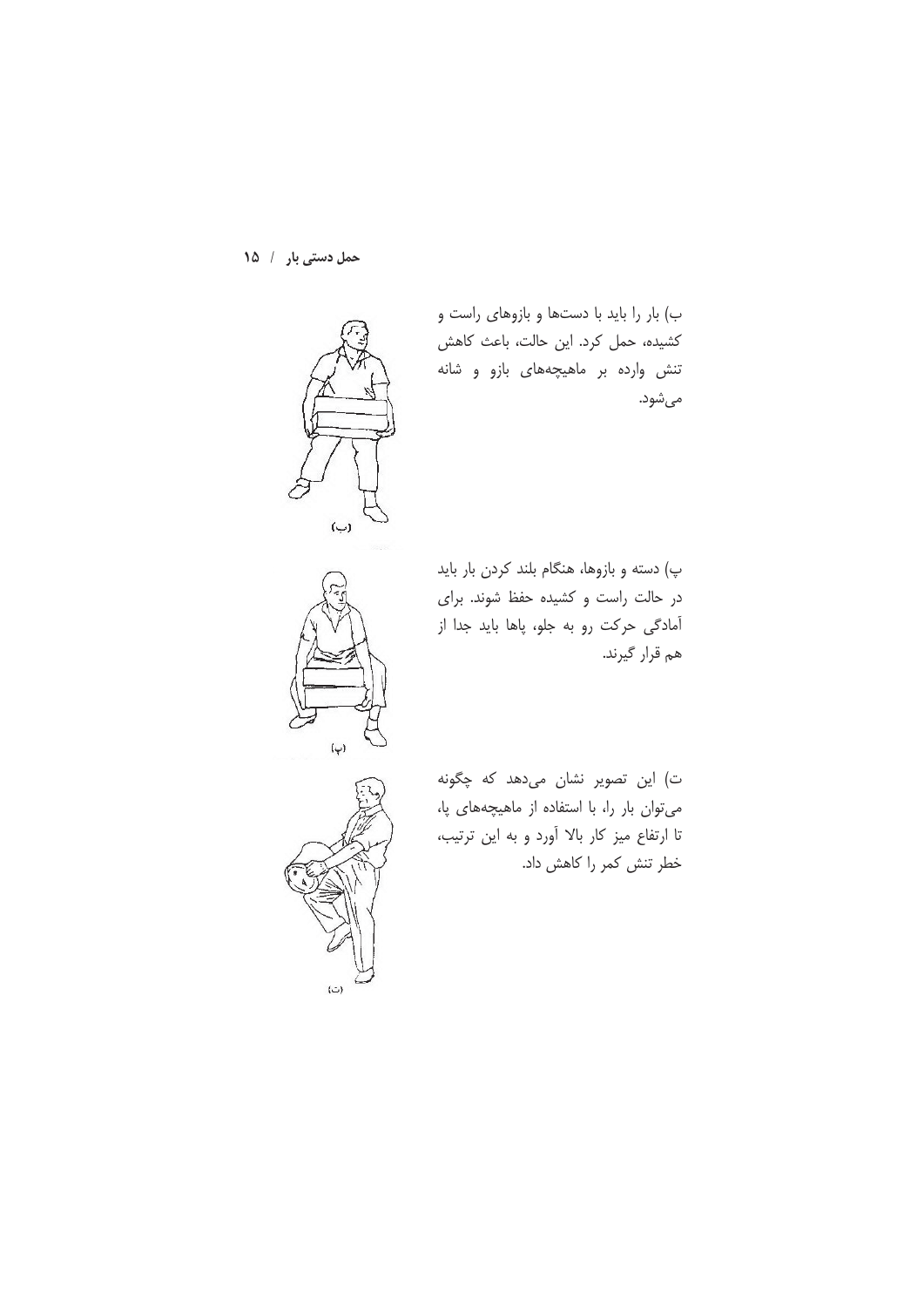۱۶ / حمل دستی بار

شیوهٔ صحیح جابهجایی بشکههای نفتی

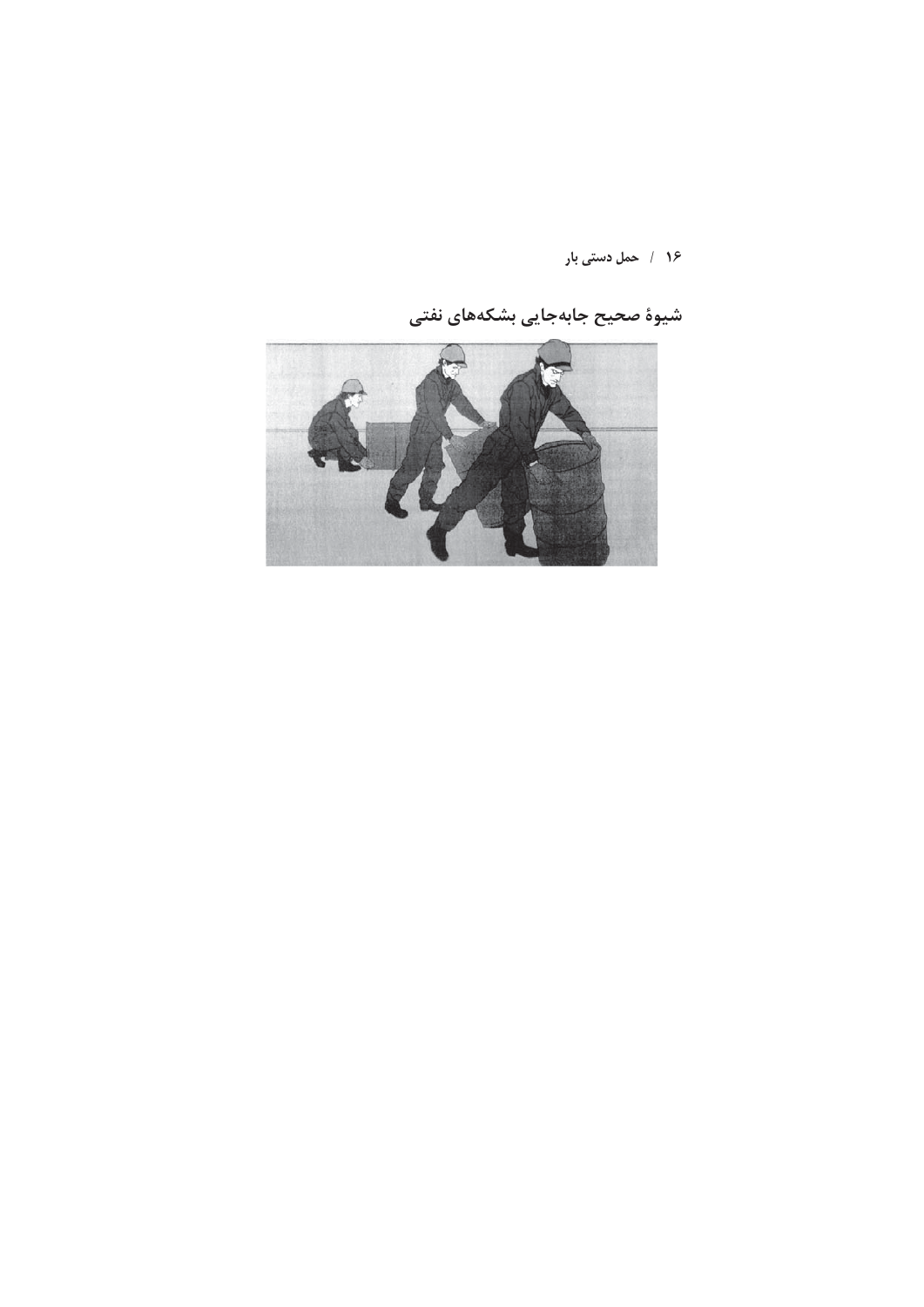منابع:

\n
$$
-
$$
 جبیبی، احسان ال*ه*. 177V1. ارگونوبیک شلی (دستیابی و ایمنی ۶۳.  
\nایمنی و بهداشت از طریق طارحی محیط کار. مجله صنعت و ایمنی ۶۳.  
\n $-$ چوبینه، علیرضا و دیگران. ۱۳۷۸. ارگونومی در عمل. تهران: مرکز.  
\n $-$  وبیش: ۱۳۷۸. اصول ارگونومی: ترجمه محمد(ضا افضلی.  
\n $-$  ساندرز، مارک، اس. و دیگران. ۱۳۷۸. ارول رگونومی در طراحی سیستههای حمل  
\n $-$  سادقی نائینی، حسن. ۱۳۷۹. شوومای میل ارتونوی در طراحی سیستههای حمل  
\n $-$  صادقی نائینی، حسن. ۱۳۷۹. انسان، آنتروپومتری، ارگونومی و طراحی. ترجمه  
\n4- میزنت، استیفن. ۱۳۷۵. انسان، آنتروپومتری، ارگونومی و طاحی. ترجمه  
\n4- کارزار جدی، رضا. ۱۳۷۵. توش ارگونومی و تولید  
\n $-$  کارزار جدی، نصلا، ۱۳۷۵. تاش ارگونومی و تولید  
\n $-$  کارزار جدی، نصادیت تهران: مهندسی عوامل انسانی در مقدار تولید  
\n $-$  کارزار جدی، زصلا، ۱۳۷۵. توش ارگونومی و تایلید  
\n $-$  کارزار جدی، زصلا، ۱۳۷۵. توش ارگونومی و تائیر آن نامه کارشناسی ارشد  
\n $-$  کارزار جدی، نصندی - گاریش توران. مجده  
\n $-$  کارزار جدی، نمید. ۱۳۷۵  
\n

11- Sanders, M., and Mc Cormick, E. 1998. Human Factors

Engineering in Design.<br>
12- W.H.O. 1978. A Training Guige for Community Health<br>
Workers in Occupational Health. New York: Wiley.